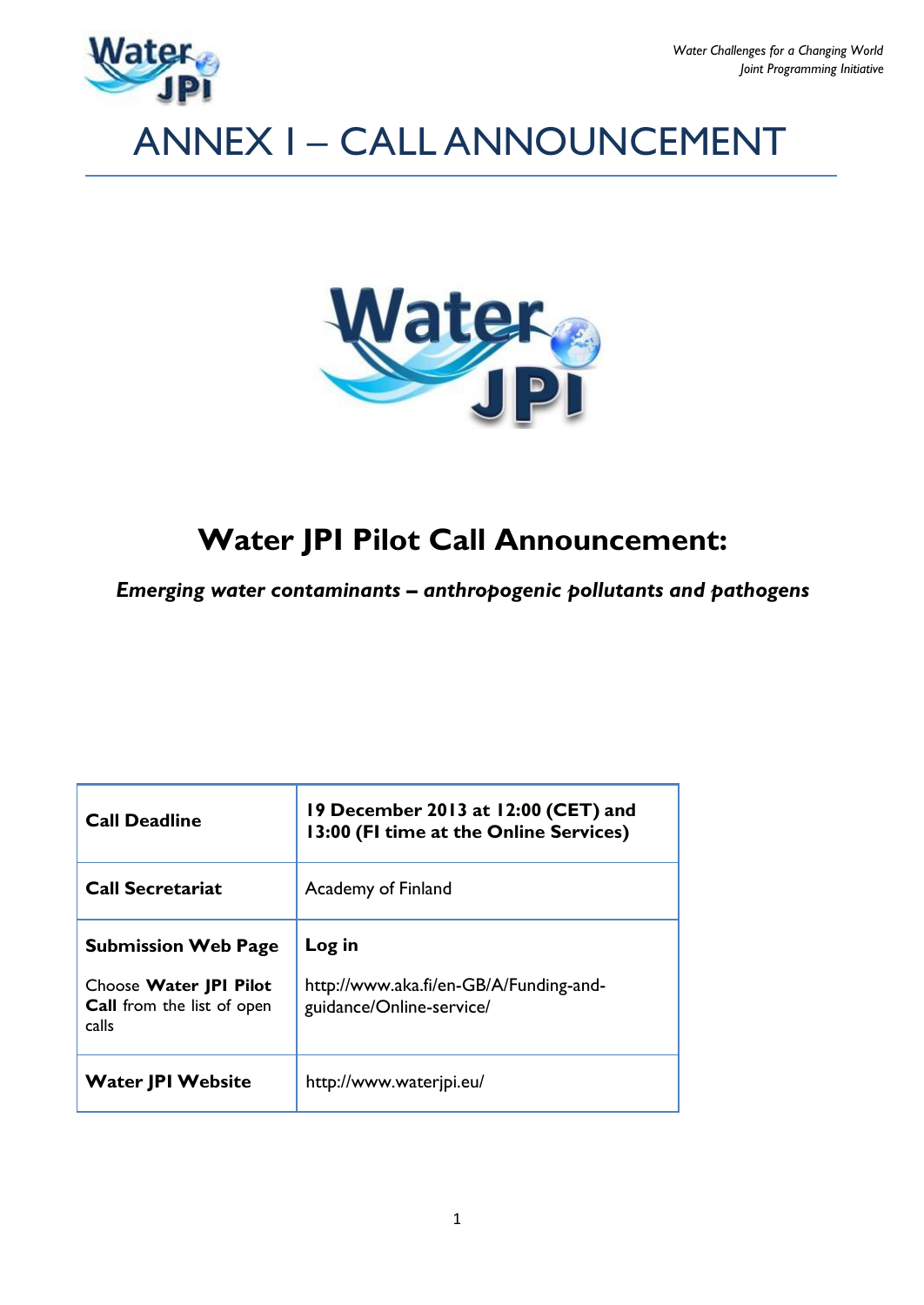

# **Table of Content**

# ADDITIONAL MATERIAL AVAILABLE AT THE WATER JPI WEBSITE:

- $\Box$  Proposal form
- $\Box$  "How to" guide for applicants (AKA's instructions)
- $\Box$  Evaluation guidelines
- $\Box$  Evaluation form
- $\Box$  Good practices

### **Abbreviations**

 $AKA = Academy of Finland$  $CS = Call$  Secretariat **CSC = Call Steering Committee**  $EC =$  Evaluation Committee NCP = National Contact Point SER = Summary Evaluation Report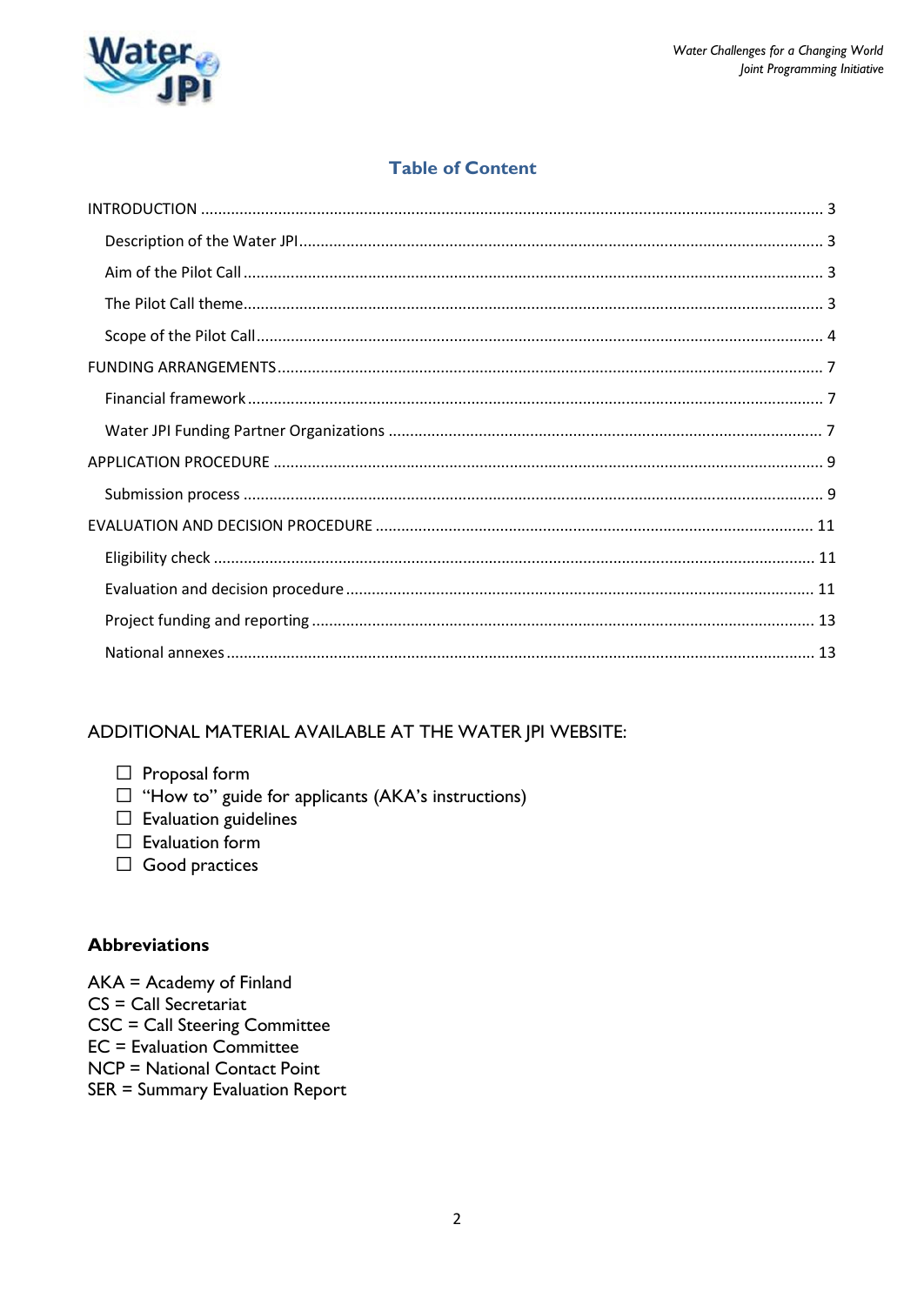

# INTRODUCTION

# **Description of the Water JPI**

The Joint Programming Initiative "Water Challenges for a Changing World" (the [Water JPI\)](http://www.waterjpi.eu/) is an intergovernmental initiative with the vision of achieving sustainable water systems for a sustainable economy in Europe and abroad. The Water JPI aims at strengthening European leadership and competitiveness in the field of water research and innovation whilst safeguarding water resources. The Water JPI is harmonizing and mobilizing National and Regional Research, Development and Innovation (RDI) Programmes. The initiative is composed by 19 partner countries plus the European Commission (non-voting partner). Five additional countries are observers.

A total of 11 Water JPI Partner Organizations (referred to as: Water JPI Funding Partner Organizations, in this document) from 10 partner countries have agreed to launch a Pilot Call in November 2013. This document describes the Pilot Call topic, funding arrangements, proposal procedure incl. eligibility criteria, evaluation and reporting. The Pilot Call procedures have been developed according to three key principles of Water JPI joint activities, i.e. variable geometry, flexibility and responsiveness. These principles are expected to contribute to develop a light management level for this Pilot Call.

### **Aim of the Pilot Call**

The aim of this Pilot Call is to enable multi-national, collaborative research, development and innovation projects addressing questions relating to the water challenges faced by the European society. Water JPI Funding Partner Organizations particularly wish to promote multi-disciplinary work and to encourage proposals with fundamental and/or applied approaches, to stimulate mobility of researchers within the Consortium and to enhance collaborative research and innovation during the project life and beyond.

# **The Pilot Call theme**

The Water JPI Funding Partner Organizations have arranged a Pilot Call for European RDI projects on "*Emerging water contaminants – anthropogenic pollutants and pathogens*. The theme of this Pilot Call is framed within the priority theme "Developing Safe Water Systems for the Citizens", as described in the Strategic Research and Innovation Agenda (SRIA) of the Water JPI [\(http://www.waterjpi.eu\)](http://www.waterjpi.eu/).

Water quality is currently threatened by new emerging contaminants, such as polar compounds, pharmaceuticals, personal care products, perfluorinated and organosilicon compounds, endocrine disruptors, or emerging pathogens (including antibiotic resistant bacteria and viruses), cyanotoxins and nanomaterials, among others. Contaminants affect ecosystem services and societal wellbeing at large. At present, knowledge gaps remain about their environmental behaviour and risks in surface- and groundwater bodies. In recent years, concerns have been raised with respect to the presence of emerging contaminants in treated municipal drinking water. Since removal rates with conventional wastewater treatment processes are often low, discharge of wastewater effluents into receiving water bodies is a major environmental and health issue. Even though emerging contaminants have been mainly detected in surface waters and wastewater, concerns are growing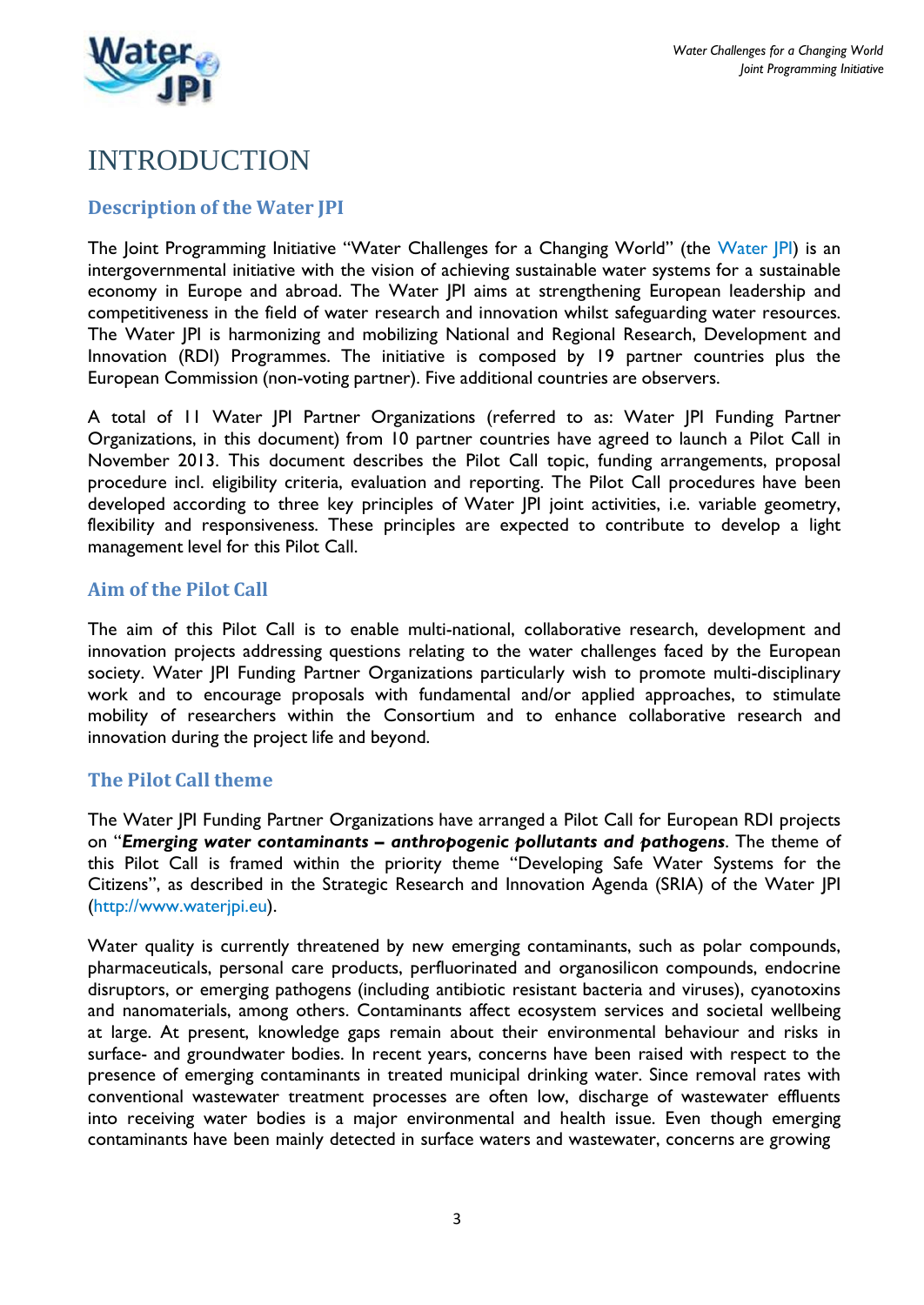

about their presence in groundwater bodies. Their effects on ecosystem services, ecological and physiological processes, and finally on human health, remain largely unknown.

# **Scope of the Pilot Call**

The overarching aim of this Pilot Call is to identify new ways to efficiently assess, prevent, control and remove emerging freshwater contaminants, thereby preventing risks to human health and securing the ecological functions of water ecosystems now and in the future.

Projects funded in this Pilot Call should produce new scientific and technological knowledge and explore the implementation of novel management measures and technologies, to manage emerging freshwater contaminants and to assess their environmental behaviour. Moreover, projects funded under this Pilot Call will answer some of the RDI needs of controlling the impact of emerging contaminants on human health and citizens' quality of life in the context of reuse of urban effluents in agricultural irrigation, water supply and water storage.

### **Call Themes**

Three themes have been identified as specific challenges within this Pilot Call:

- **1. Identification and prevention of emerging freshwater contaminants;**
- **2. Control, mitigation and methods for treatment and removal; and**
- **3. Impact on ecosystems services and human health.**

At least one of the themes shall be addressed by applicants. In the following sections these three call themes are further described by a series of examples. Applicants are requested to consider these examples only as illustrative of the activities to be developed in successful projects.

### **1. Identification and prevention of emerging freshwater contaminants**

Proposals should aim to develop methods to identify emerging freshwater contaminants, to determine their sources, their behaviour and destination. Moreover, concepts should be investigated to prevent either the appearance or the impact of these contaminants in the future.

For example, proposals may address (but are not limited to) the following aspects:

- $\Box$  Identification of new contaminants as well as their sources;
- $\Box$  Prediction of environmental behaviour in surface water, sediments, soil, groundwater, aquatic food web, as well as in wastewater or drinking water systems;
- $\Box$  Assessing the transfer time of the different contaminants between various environmental compartments as well as understanding the processes suffered during transfer;
- $\Box$  Modelling transport and destination of emerging contaminants as well as the propagation of antimicrobial resistance;
- $\Box$  Development of reliable, sensitive, innovative, and rapid analysis and detection systems;
- $\Box$  Development of comparable and validated data sets on the prevalence and distribution of major contaminants in the freshwater environments; and
- $\Box$  Assessing the formation of transformation products (TP) and elucidating the processes leading to these TPs.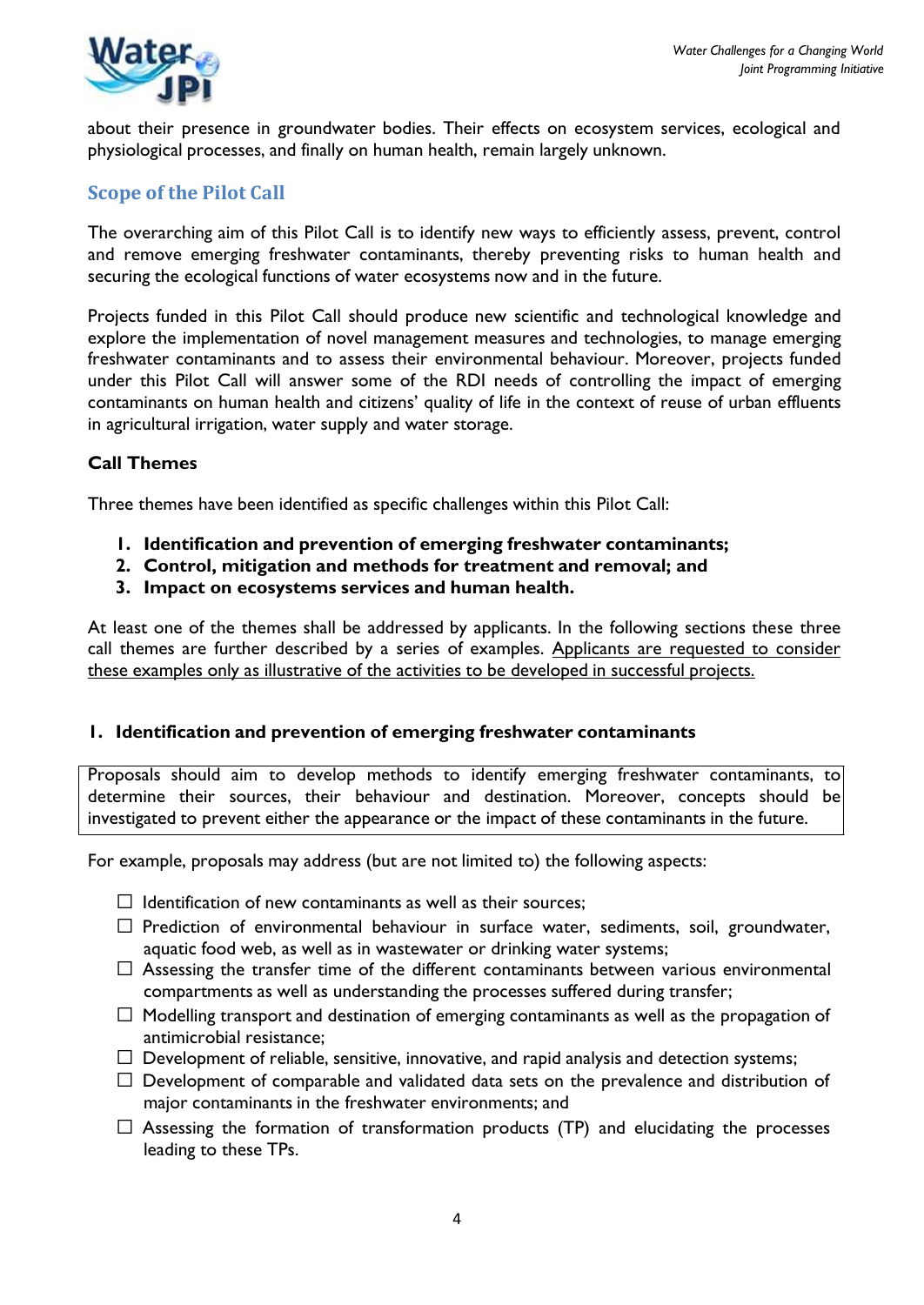



### **2. Control, mitigation and methods for treatment and removal**

Proposals should focus on developing and implementing measures or technologies to control, monitor and mitigate emerging freshwater contaminants. Additionally proposals should evaluate existing mitigation concepts.

For example, proposals may address (but are not limited to) the following aspects:

- $\Box$  Development, implementation and evaluation of management measures and technologies, to control and reduce the dispersal and impact of emerging contaminants on water quality, especially in the context of water reuse;
- $\Box$  Development of technologies for a more efficient removal of these contaminants at source or in urban or rural water treatment systems;
- $\Box$  Evaluation of treatment efficiency and implementation of existing and novel techniques, including monitoring/sensor technologies; and
- $\Box$  Development, implementation and evaluation of mitigation options.

#### **3. Impacts on ecosystem services and human health**

Emerging freshwater contaminants have an impact on both ecosystem services and on human health. Proposals should further our understanding of the effects of emerging contaminants on ecosystem functioning and their associated risks. Proposals can also include methods to analyze and understand their influences, and develop appropriate assessment mechanisms.

For example, proposals may address (but are not limited to) the following aspects:

- $\Box$  Impact assessment of emerging contaminants on ecosystem services (ecotoxicology) and human health (toxicology) at different scales, considering short-term and long-term aspects;
- $\Box$  Development of integrated risk assessment methodologies for emerging contaminants; especially for those acting at sub-lethal level;
- $\Box$  Estimation of health risks resulting from new water management practices, such as water reuse in urban areas; and
- $\Box$  Understanding and predicting the environmental behaviour of emerging contaminants in surface water, sediments, soil, groundwater and in freshwater food webs.

#### **Multidisciplinary Approach:**

Tackling societal challenges always requires a multidisciplinary approach. Therefore, **all** proposals should emphasize participation of stakeholders, and dissemination and exploitation of results. Consequently, the following statements should be considered when drafting proposals:

- $\Box$  Cross-cutting issues such as socio-economic and/or capacity developing aspects (contributions to standards and norms) constitute an added value to RDI in this field.
- $\Box$  Proposals should build on on-going research activities at EU level and in the participating member states. They should describe opportunities and initiatives for cooperation with these activities.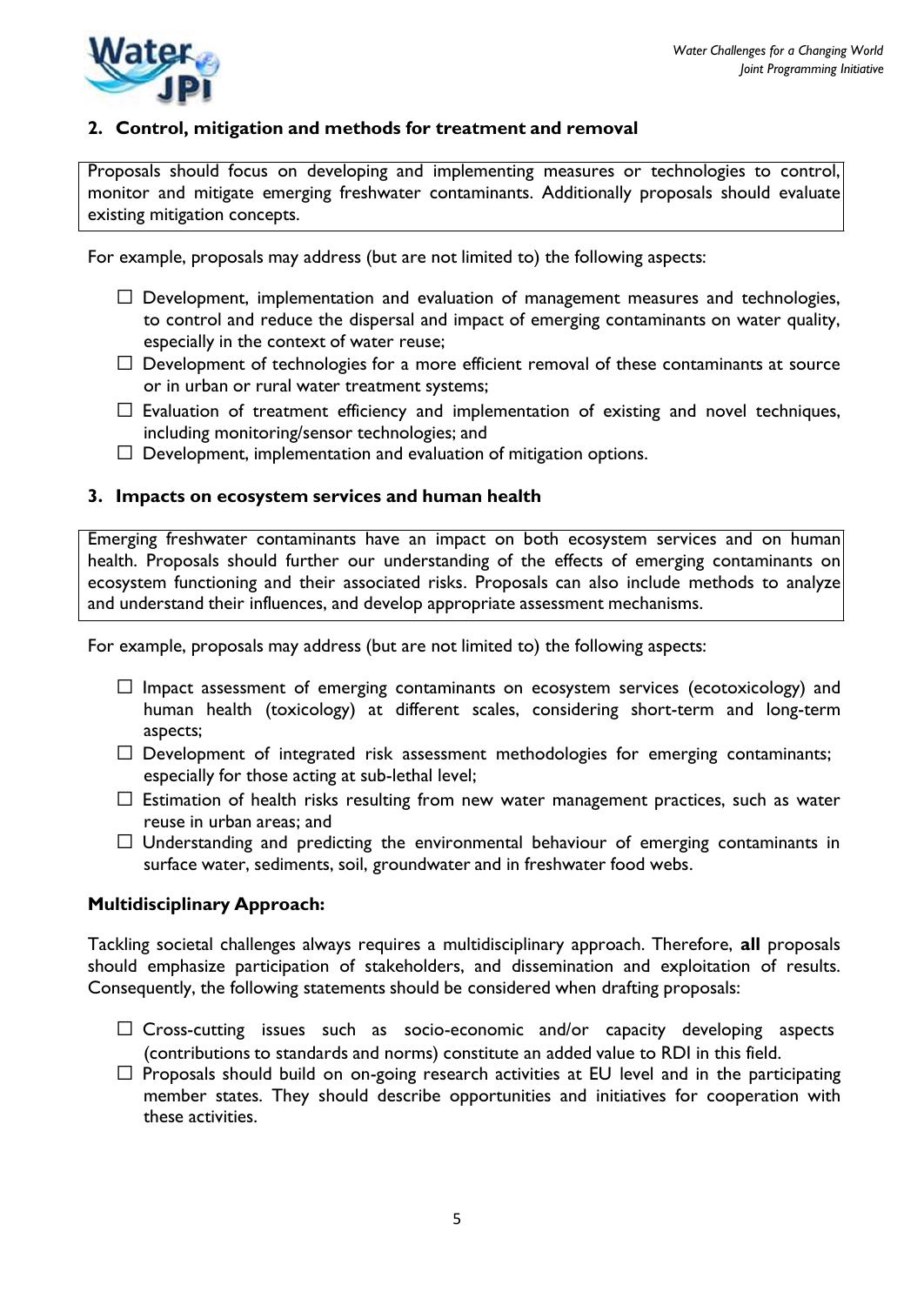

- $\Box$  Participation of stakeholders (i.e. small and medium enterprises (SMEs), industries, authorities, public administrations, associations, as well as civil society organizations) is encouraged.
- $\Box$  Communication to European society (e.g. risk management measures) and dissemination to stakeholders for future implementation (e.g. best practice models) should be explicitly addressed by applicants.
- $\Box$  The Water Framework Directive (2000/60/EC) and derived policies should be the basis for the identification of emerging freshwater contaminants in the context of the Pilot Call. Relevance of the proposed RDI activities (identification, monitoring, assessment, etc.) to these policies should be clearly demonstrated.

Proposals can give emphasis to fundamental or applied approaches in relation to the Pilot Call themes. In **all** cases, applicants are required to consider the points above, taking into account the specificities of each proposal.

### **Projects duration:**

Projects can be funded for a period of two to three years.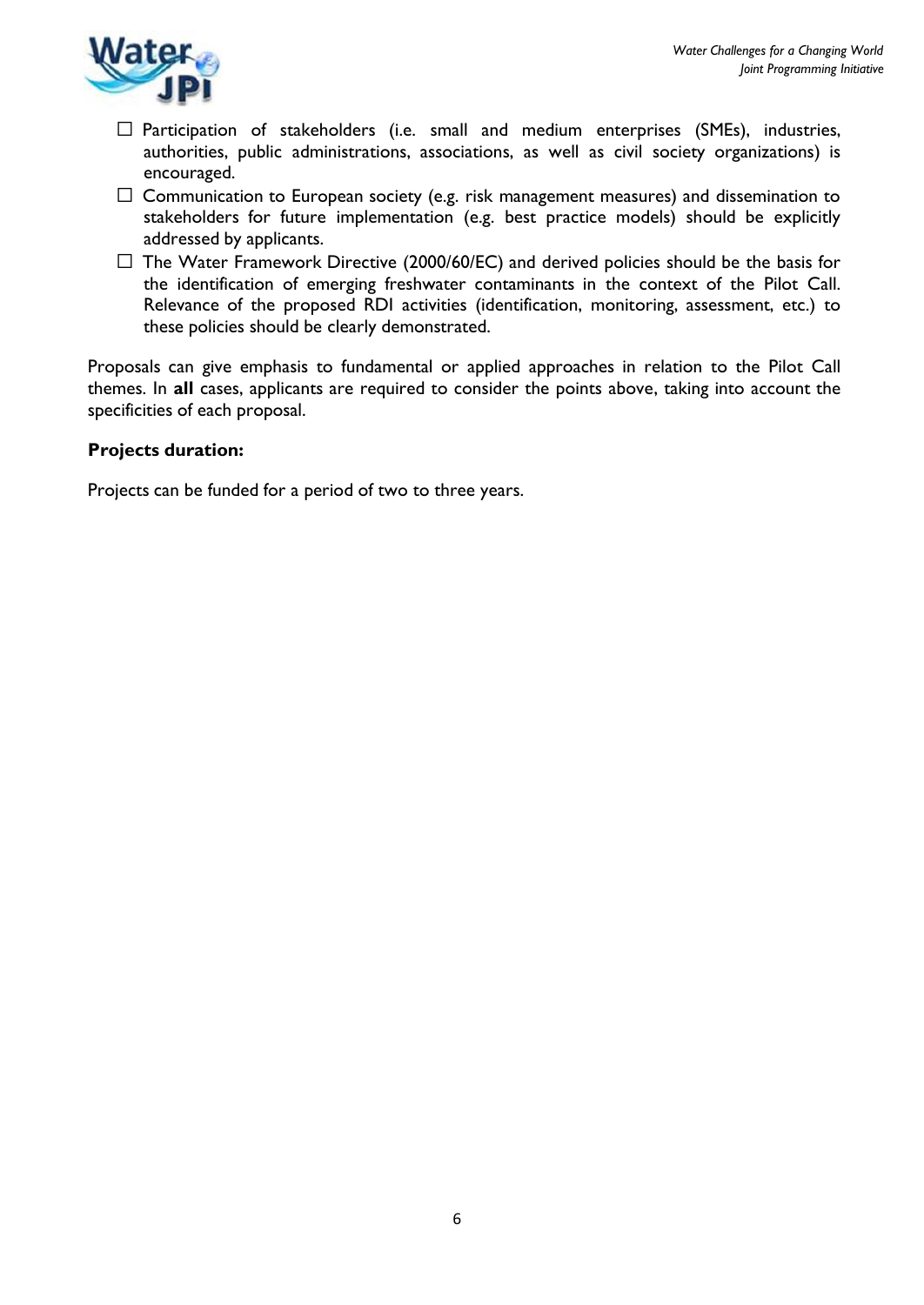

# FUNDING ARRANGEMENTS

# **Financial framework**

The funds provided by the Water JPI Funding Partner Organizations will be used for RDI activities carried out by researchers and institutions according to their respective Water JPI Funding Partner Organization funding rules and legal framework. A virtual common pot model shall be applied to this Pilot Call. Each partner of a successful Consortium will be funded by its national Water JPI Funding Partner Organization, applying national funding and reporting rules (see national annexes). As a consequence, a partner cannot request funding in excess of the amount allocated by the national Water JPI Funding Partner Organization, and, where relevant (i.e. in the case when this information has been provided in the national annex for the respective Water JPI Funding Partner Organization), should take into account the maximum funding to be applied by partner. Eligible costs may vary according to the corresponding Water JPI Funding Partner Organizations regulations.

# **Water JPI Funding Partner Organizations**

A total of around €9 million has been provisionally allocated for this Pilot Call by the 11 Water JPI Funding Partner Organizations from 10 countries:

| <b>Country</b> | <b>Funding</b><br>Organi<br>zation | <b>National Contact Point</b>                                                                        | <b>Tentative</b><br><b>Budget</b><br>(EURO) | <b>Web Site</b>                                                                              |
|----------------|------------------------------------|------------------------------------------------------------------------------------------------------|---------------------------------------------|----------------------------------------------------------------------------------------------|
| <b>CY</b>      | <b>RPF</b>                         | Dr. Anna - Maria Christoforou<br>(amchristoforou@research.org.cy)                                    | 200 000                                     | www.research.org.cy                                                                          |
| <b>DK</b>      | <b>DSF</b>                         | Lene Cividanes<br>(lecd@fi.dk)<br><b>Charlotte Demuth Pedersen</b><br>(chdp@fi.dk)                   | 500 000                                     | www.fivu.dk                                                                                  |
| <b>FI</b>      | <b>AKA</b>                         | Kata-Riina Valosaari<br>$(kata-riina.valuesaaria@aka.fi)$<br>Harri Hautala<br>(harri.hautala@aka.fi) | 500 000                                     | www.aka.fi                                                                                   |
| <b>FR</b>      | <b>ONEMA</b>                       | Frederique Martini<br>(frederique.martini@onema.fr)                                                  | 1 200 000                                   | www.onema.fr                                                                                 |
| <b>DE</b>      | <b>BMBF</b>                        | Stefanie Pietsch<br>(s.pietsch@fz-juelich.de)<br>Sabine Sorge<br>(s.sorge@fz-juelich.de)             | up to<br>3 000 000                          | www.bmbf.de www.fona.de/de/9847                                                              |
| IE             | <b>EPA</b>                         | Alice Wemaere<br>(a.wemaere@epa.ie)                                                                  | 150 000                                     | www.epa.ie                                                                                   |
| IT             | <b>MIUR</b>                        | Aldo Covello<br>(aldo.covello@miur.it)<br>Alberto Martuscelli                                        | 300 000<br>(grant)<br>400.000               | http://www.ricercainternazionale.miur.<br>it/era/programmazione-congiunta/jpi-<br>water.aspx |

<sup>&</sup>lt;sup>1</sup> This amount is subject to endorsement of ONEMA's board at its meeting in November 2013. Would this endorsement fail, the MoU would remain valid with regard to other partners' commitment.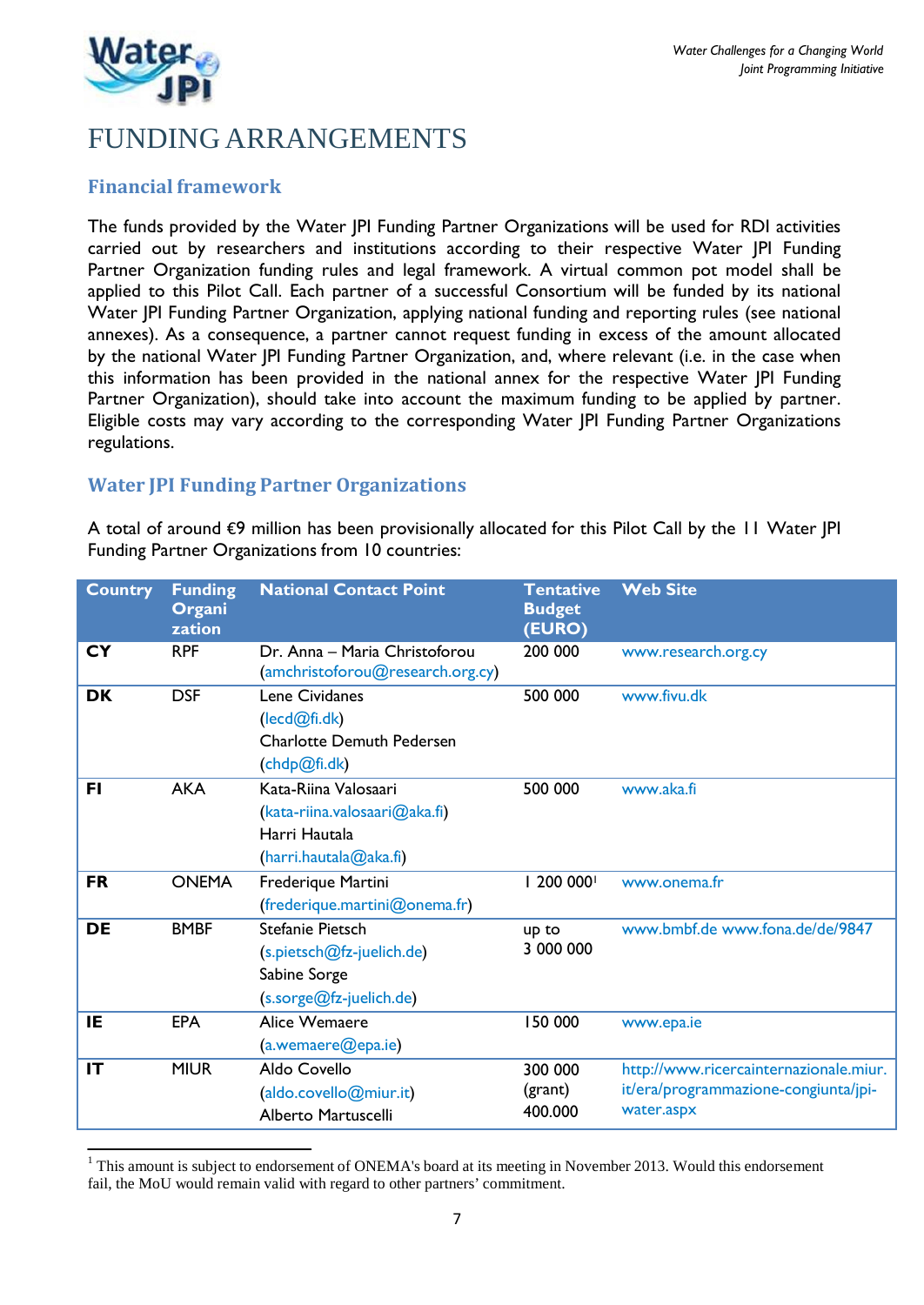

|           |               | (alberto.matruscelli@miur.it)     | (loan)  |                           |
|-----------|---------------|-----------------------------------|---------|---------------------------|
| <b>NO</b> | <b>RCN</b>    | Per Backe-Hansen                  | 500 000 | www.forskningsradet.no/en |
|           |               | (pbh@rcn.no)                      |         |                           |
| <b>PT</b> | <b>FCT</b>    | Sónia Mendes da Silva             | 500 000 | www.fct.pt/               |
|           |               | (sonia.silva@fct.pt)              |         | www.fct.pt/index.phtml.en |
| <b>ES</b> | <b>MINECO</b> | Armela Dino                       | 000 000 | www.mineco.es/research    |
|           |               | (wateripi.secretariat@mineco.es)  |         |                           |
|           |               | Lourdes Armesto                   |         |                           |
|           |               | (lourdes.armesto@mineco.es)       |         |                           |
|           |               | Rosa Rodríguez Bernabé            |         |                           |
|           |               | (rosar.bernabe@mineco.es)         |         |                           |
|           | <b>CDTI</b>   | M <sup>a</sup> José Tomás Sánchez | 000 000 | www.cdti.es               |
|           |               | (dptosbcrn@cdti.es)               |         |                           |
|           |               | Paloma Velasco                    |         |                           |
|           |               | (paloma.velasco@cdti.es)          |         |                           |
|           |               | (dptosbcrn@cdti.es)               |         |                           |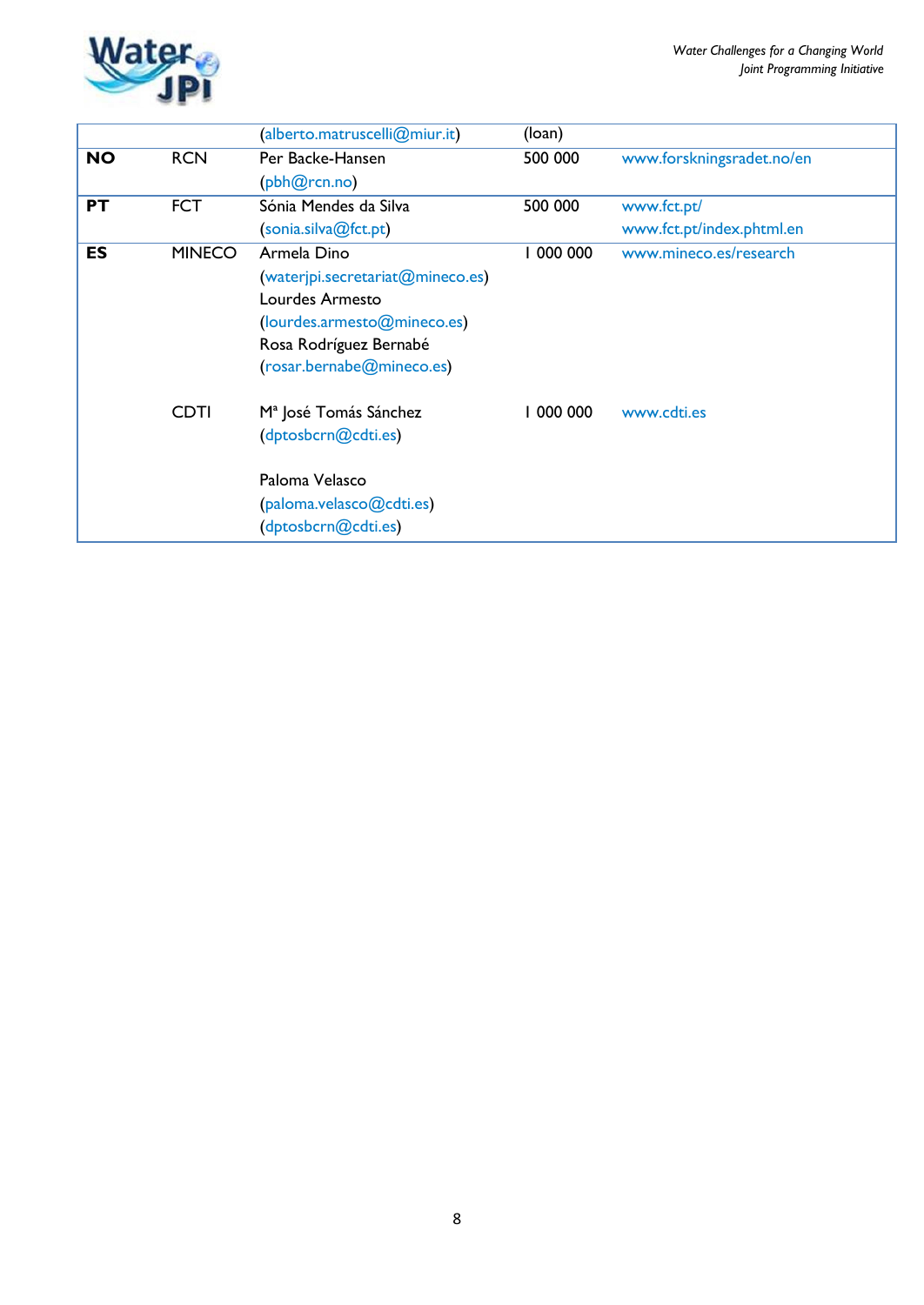

# APPLICATION PROCEDURE

# **Submission process**

A one-stage application procedure will be used in this call. Proposals (in English language) must be submitted electronically via the [Academy](http://www.aka.fi/en-GB/A/Funding-and-guidance/Online-service/) of Finland online services.

### **Who can apply:**

Joint transnational RDI proposals may be submitted by groups working in academia, research institutes and industry (including SMEs). An applicant can participate as partner in several proposals. However, if coordinating a proposal, an applicant can ONLY participate in the one proposal he/she is coordinating.

Proposals MUST involve a minimum of three Consortium Partners from at least three different Water JPI Funding Partner Organizations countries. More than one partner from a same country is possible in each Consortium. However, Consortium should aim for balanced national contributions to the research project. Project Partners from countries, not represented by the Water JPI Funding Partner Organizations, can participate in the research project at their own expense.

Involvement of partners from civil society, stakeholders, administration or industry is explicitly invited. Each Consortium should have the critical mass to achieve ambitious scientific goals and should clearly demonstrate European added value from working together.

A Consortium Coordinator, representing the joint transnational project Consortium will be responsible for its internal scientific management.

#### **Online Submission:**

The Coordinator and all Consortium Partners must submit the proposal *via* the online electronic submission tool:

- Step-1. The Coordinator and all Consortium Partners must register online.
- Step-2. The Coordinator must create a draft joint consortium proposal.
- Step-3. The Consortium Partners must submit an online application (see "How to" guide for applicants). Partners MUST complete Sections 1, 3, 5, 6 and 7 of the Proposal Form (See "How to" guide for applicants).
- Step-4. The Coordinator must complete all sections and Appendices<sup>2</sup> of the Proposal Form (See "How to" guide for applicants).

*More information on the online submission tool:*

Instructions and guidance for registration and electronic submission are available at [http://www.aka.fi/en-GB/A/Funding-and-guidance/Online-service/.](http://www.aka.fi/en-GB/A/Funding-and-guidance/Online-service/)

For technical questions regarding submission, please contact the Call Secretariat (CS):

<sup>2</sup> Including Appendix 1 and 2: *CV's and publication lists of all Consortium Partners. The coordinator must submit these appendices on behalf of the other Consortium Partners.*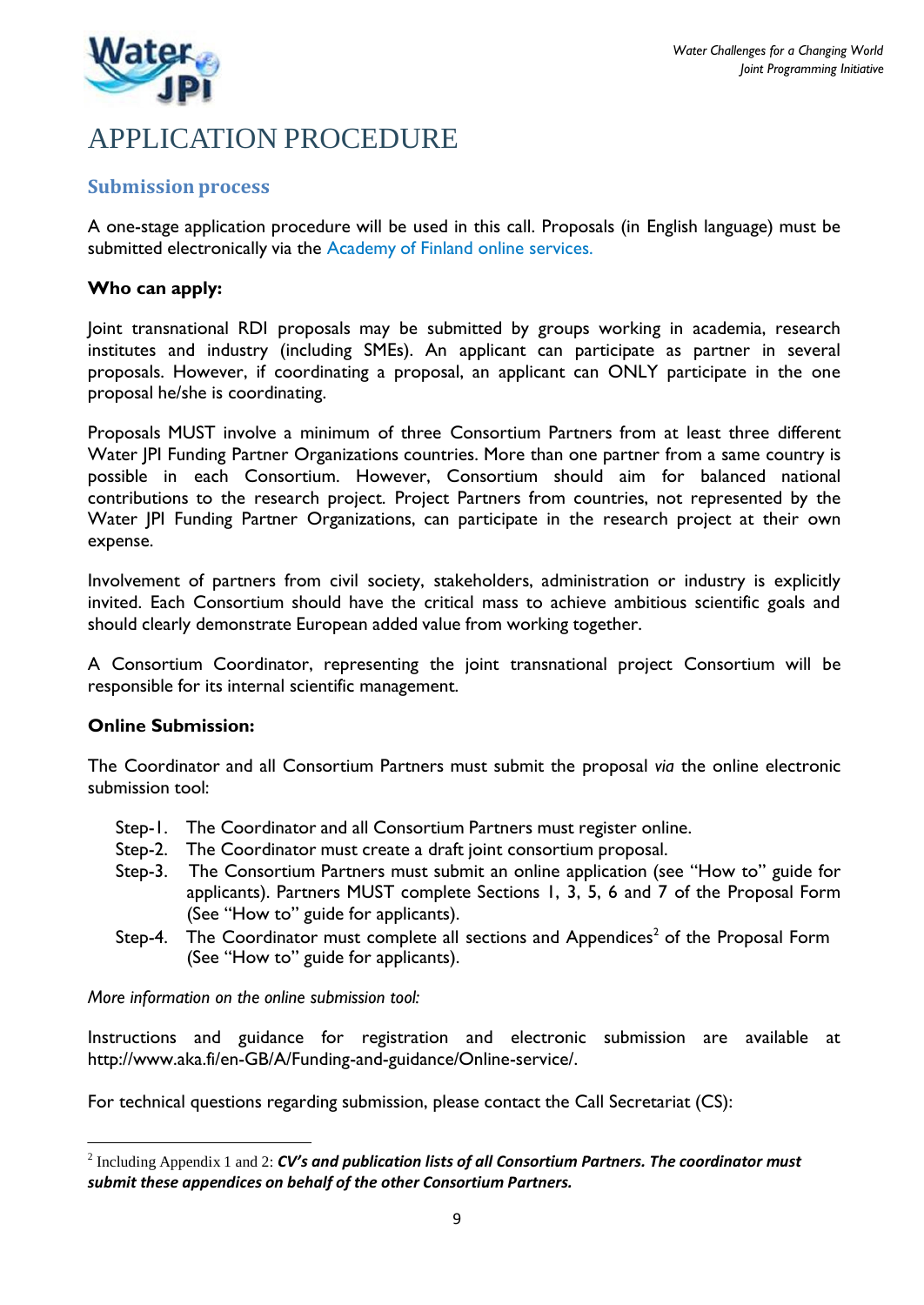

 $\Box$  Mr. Harri Hautala [\(harri.hautala@aka.fi\)](mailto:harri.hautala@aka.fi)

 $\Box$  Ms. Kata-Riina Valosaari (kata-riina.valosaari $\omega$ aka.fi)

### **National Support:**

Applicants (Consortium Coordinators and Partners) are strongly encouraged to contact their National Contact Points (NCPs) for information about national regulations before preparing and submitting a proposal. All Water JPI Funding Partner Organizations participating in the Pilot Call have been informed about the joint Pilot Call procedures and will provide assistance to applicants in case of queries. NCPs are listed in the previous Table, on the Water JPI web page and on the Water JPI Funding Partner Organizations web pages.

### **Call Timeframe**

The Pilot Call will go through the processes outlined below. Applicants must pay attention to the deadlines and other dates listed below:

#### **Timeframe of the Pilot Call**

**20 September 2013** – Pre-announcement of the Pilot Call (registration to the online services will be open)

**1 November 2013** – Launch of the Pilot Call for proposals

**19 December 2013 at 12:00 (CET) (13:00 FI time at the online Services!)** – Deadline for the proposals, proposals received after the deadline will not be considered

**1 February 2014** – Eligibility check results, ineligible partners will be informed

**February - May 2014** – Evaluation of the proposals

**May 2014 –** Call Steering Committee (CSC) meeting to make the funding recommendations

**May - October 2014** – Final funding decisions by national organizations

**Autumn 2014** – Earliest possible start of the funded proposals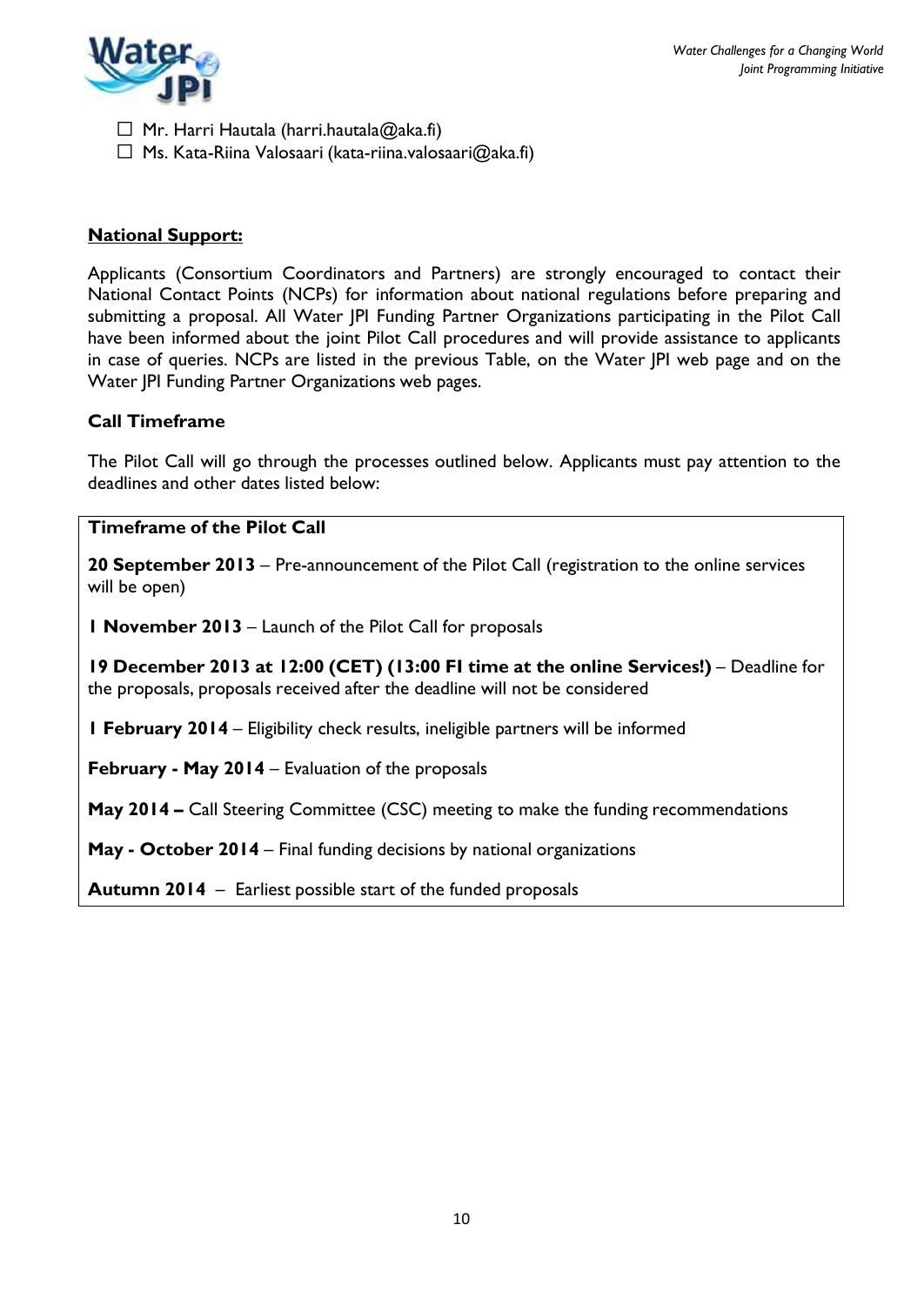

# EVALUATION AND DECISION PROCEDURE

# **Eligibility check**

### *ELIGIBILITY CRITERIA*

Proposals submitted under this Pilot Call MUST meet all of the following criteria to be considered for evaluation:

- 1. Proposals MUST be received before the deadline.
- 2. Proposals MUST meet all the formal criteria (1. electronic submission, 2. page limits $^3$ , 3. English language).
- 3. The theme and topic of the research proposal MUST be consistent with the scope of this particular Pilot Call.
- 4. If coordinating a proposal, an applicant can ONLY participate in the one proposal he/she is coordinating.
- 5. Proposals MUST be joint transnational projects.
- 6. Proposals MUST involve a minimum of three Consortium Partners from at least three different Water JPI Funding Partner Organizations countries.
- 7. The Consortium Coordinator of a MUST be funded by one of the Water JPI Funding Partner Organizations.

The CS will assess proposals to ensure that they meet the Pilot Call eligibility criteria. In parallel, the CS will forward the proposals to the Water JPI Funding Partner Organizations, which will perform a formal check of compliance with their respective regulations. *Applicants are strongly advised* to follow the instructions contained in the country-specific national annexes which are published on the Water JPI webpage and to contact their national Water JPI Funding Partner Organization to confirm eligibility matters before submitting a proposal.

Proposals passing the eligibility checks will be forwarded to the Evaluation Committee (EC).

Proposals not meeting the eligibility criteria will be rejected. The CS will communicate to Consortium Coordinators and Partners the firm decisions signed by the Chair of the CSC on noneligibility on behalf of the CSC. A proposal declared non-eligible will not be sent to the EC.

# **Evaluation and decision procedure**

The EC will be composed by recognized international experts in field of the Pilot Call theme. The proposal evaluation will be performed according to the following specific three evaluation criteria:

# **1 Quality of the proposal (average of sub-criteria rating 1-6; threshold level 5/6)**

| 1.1 Scientific/technological quality                                    | $(sub-rating 1-6)$ |
|-------------------------------------------------------------------------|--------------------|
| 1.2 Novelty of the proposal                                             | (sub-rating 1-6)   |
| 1.3 Relevance of the project to the call                                | $(sub-rating 1-6)$ |
| 1.4 Feasibility of the project (including budget), facilities available | $(sub-rating 1-6)$ |

<sup>&</sup>lt;sup>3</sup> Please refer to Proposal Form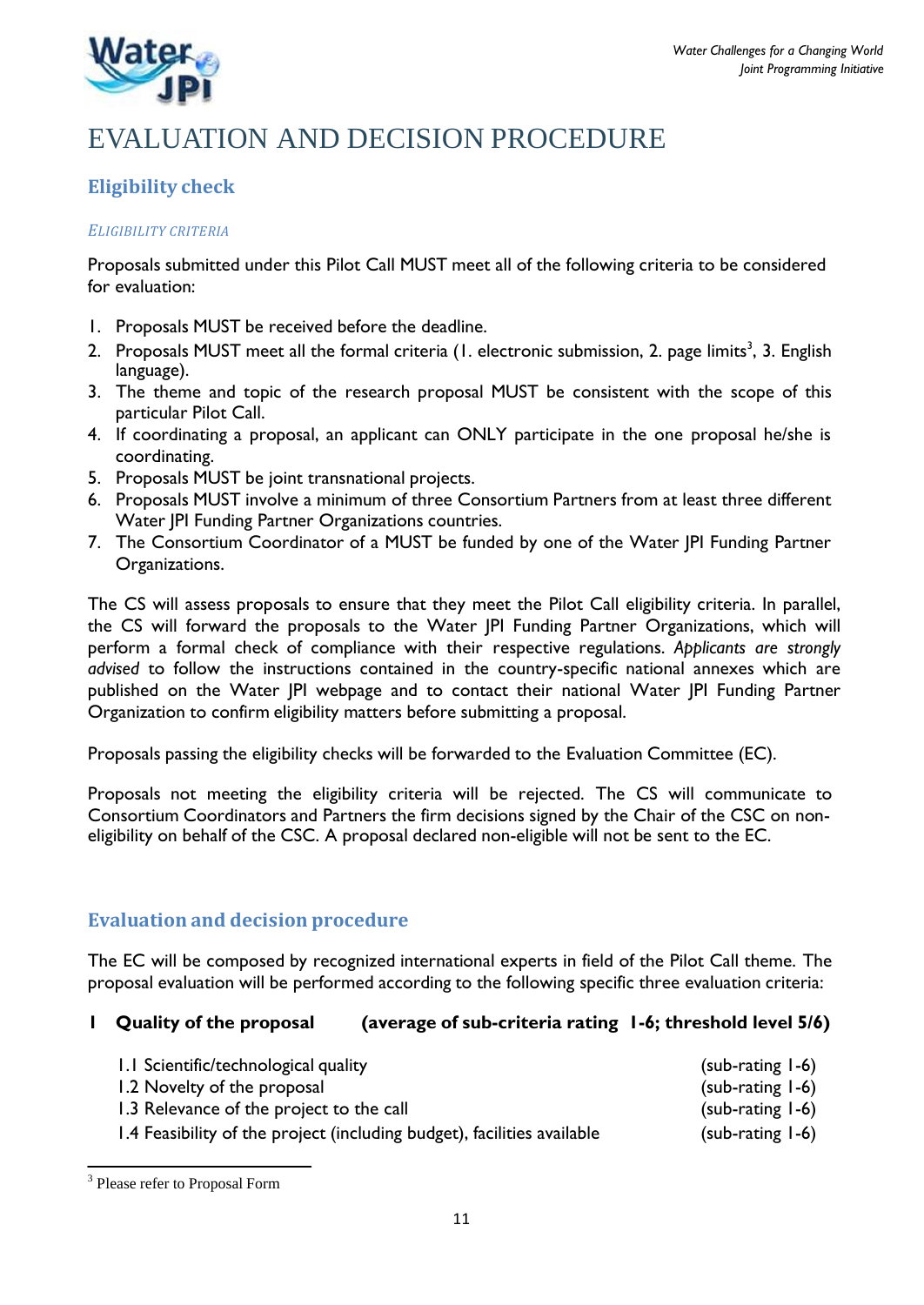

### **2 Competence of applicants (average of sub-criteria rating 1-6; threshold level 4/6)**

| 2.1 Competence and expertise of the applicant/Consortium                                   | $(sub-rating 1-6)$  |  |
|--------------------------------------------------------------------------------------------|---------------------|--|
| 2.2 Project management                                                                     | (sub-rating $I-6$ ) |  |
| 2.3 Added value of transnational Consortium and complementarity expertise (sub-rating 1-6) |                     |  |

#### **3 Impact (average of sub-criteria rating 1-6; threshold level 4/6)**

- 3.1 Societal impact and stakeholder engagement (sub-rating 1-6) 3.2 Dissemination and exploitation of the results (sub-rating 1-6)
- 3.3 Potential outputs/results/policy relevance (sub-rating 1-6)

All evaluation criteria and sub-criteria are rated from 1 to 6 (6 = Outstanding, stands out for exceptional novelty, innovativeness and renewal of science at global level,  $5 =$  Excellent, extremely good in international comparison – no significant elements to be improved,  $4 = V$ ery good, contains some elements that could be improved,  $3 = Good$ , contains elements that could be improved,  $2 =$  Unsatisfactory, in need of substantial modification or improvement,  $1 =$  Weak, severe flaws that are intrinsic to the proposed project or the plan).

Each evaluation criteria will be calculated based on the average of the evaluation sub-criteria (all evaluation sub-criteria have the same weight within each evaluation criterion). Proposals will be given a score which is the sum of the three evaluation criteria. The threshold level for the project to be considered for funding is 13/18 points in total.

The EC will establish a ranking list of shortlisted proposals. This will be achieved using the Final Evaluation Scores based on evaluation criteria and threshold levels for each criterion.

Proposals which fail to meet at least one of the evaluation criteria thresholds will not be considered for funding. Proposals which have a Final Evaluation Score below the funding threshold of 13 will not be considered for funding.

The CSC will use the ranking list to select the projects to be funded, taking into account the available national budgets. The number of projects that will receive funding will be subject to the funds availability. Formal funding decisions will be ultimately made by the Water JPI Funding Partner Organizations based on the CSC recommendations.

The Consortium Coordinator and Partners will be notified by a letter from the CS of the outcome of the evaluation (Summary Evaluation Report) and the decision on funding.

An appeal may not be lodged against the CSC decisions.